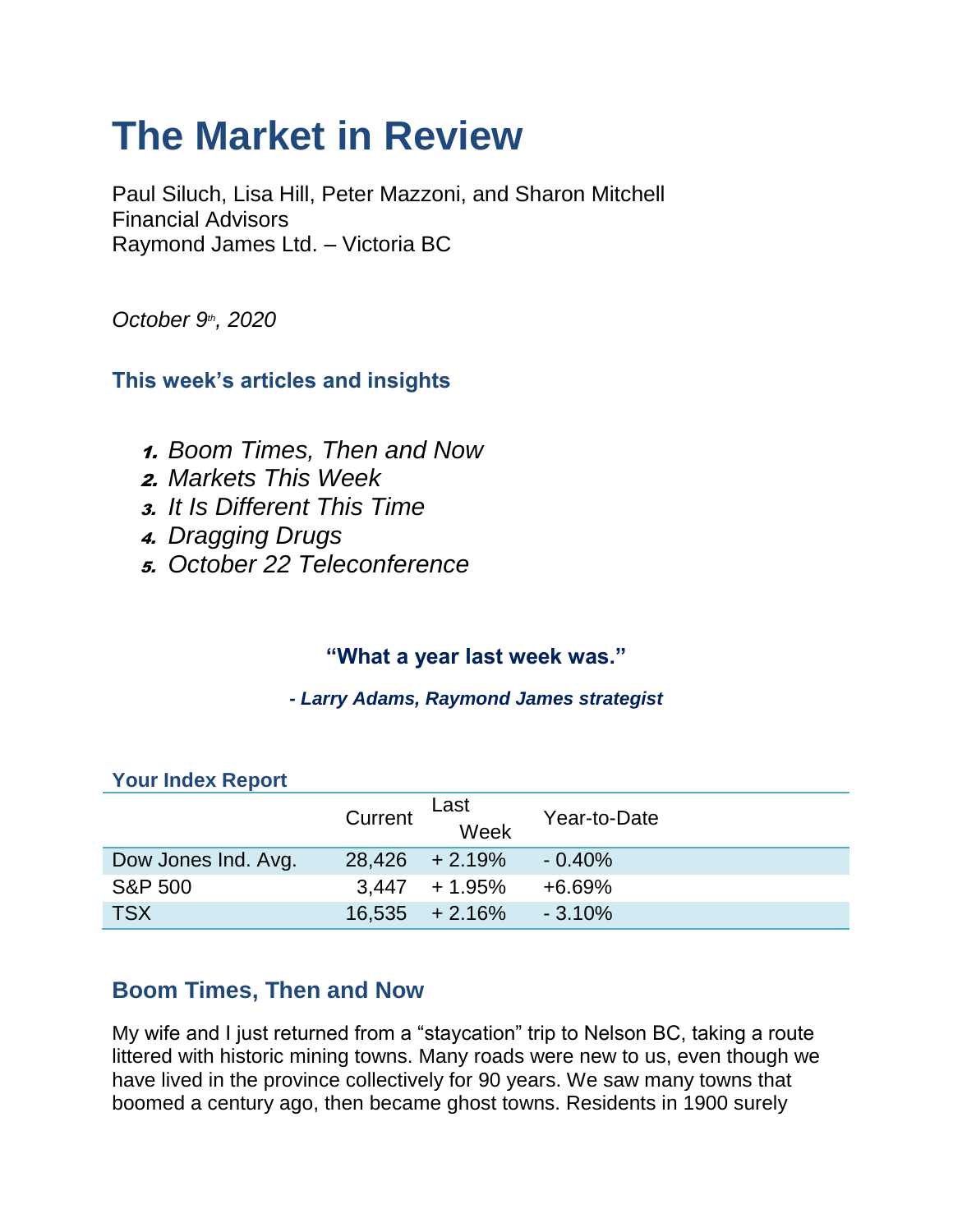thought the good times would never end, but all booms end. We have to remember that.

This is Nelson B.C. from Pulpit Rock.



A little history first.

At the end of the American Civil War in 1865, the United States stood bloodied but unified. The southern half was in shambles, but the north now had a very large standing army, as well as an increased sense of America's Manifest Destiny. This was the belief that the country would expand its dominion and spread democracy and capitalism throughout North America. The United States had already grown through the Louisiana Purchase from France in 1803, the Florida Purchase from Spain in 1819, and was itching to grow further. The nervous northern territory of Britain was in its crosshairs, which spurred Canada's declaration of nationhood in 1867. We had just four provinces then, compared to ten provinces and three territories today.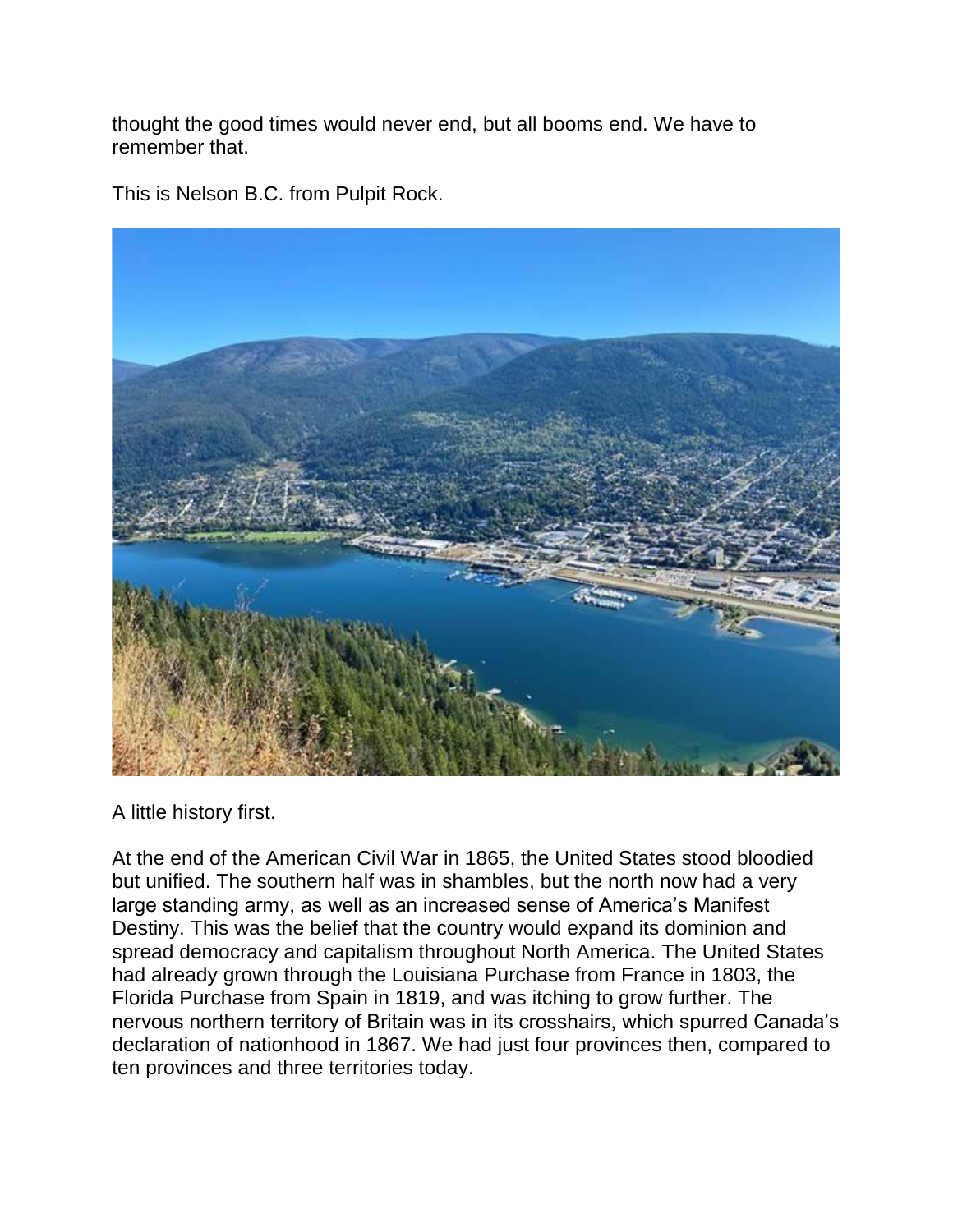British Columbia had yet to declare itself in or out. The Alaska Purchase from Russia was completed in 1867, which hemmed B.C. in from two sides. We are a territory larger than the state of Texas and so were highly coveted by both Ottawa and Washington. British Columbia finally agreed to join Canada in 1871 under the promise of a national railway to be built within the next 10 years.

The years from 1881 to 1919 were good ones for a province as rich as B.C. Copper, silver, and gold enjoyed boom years as railways were built across the continent. Prospectors scoured B.C. and found rich veins everywhere.



We passed historic mining towns named Rock Creek, Midway, Copper Mountain, and Greenwood to name a few.

One town was named New Denver because its silver mines were going to make it larger than Denver Colorado. Today, it has 400 people. It kept the name, though.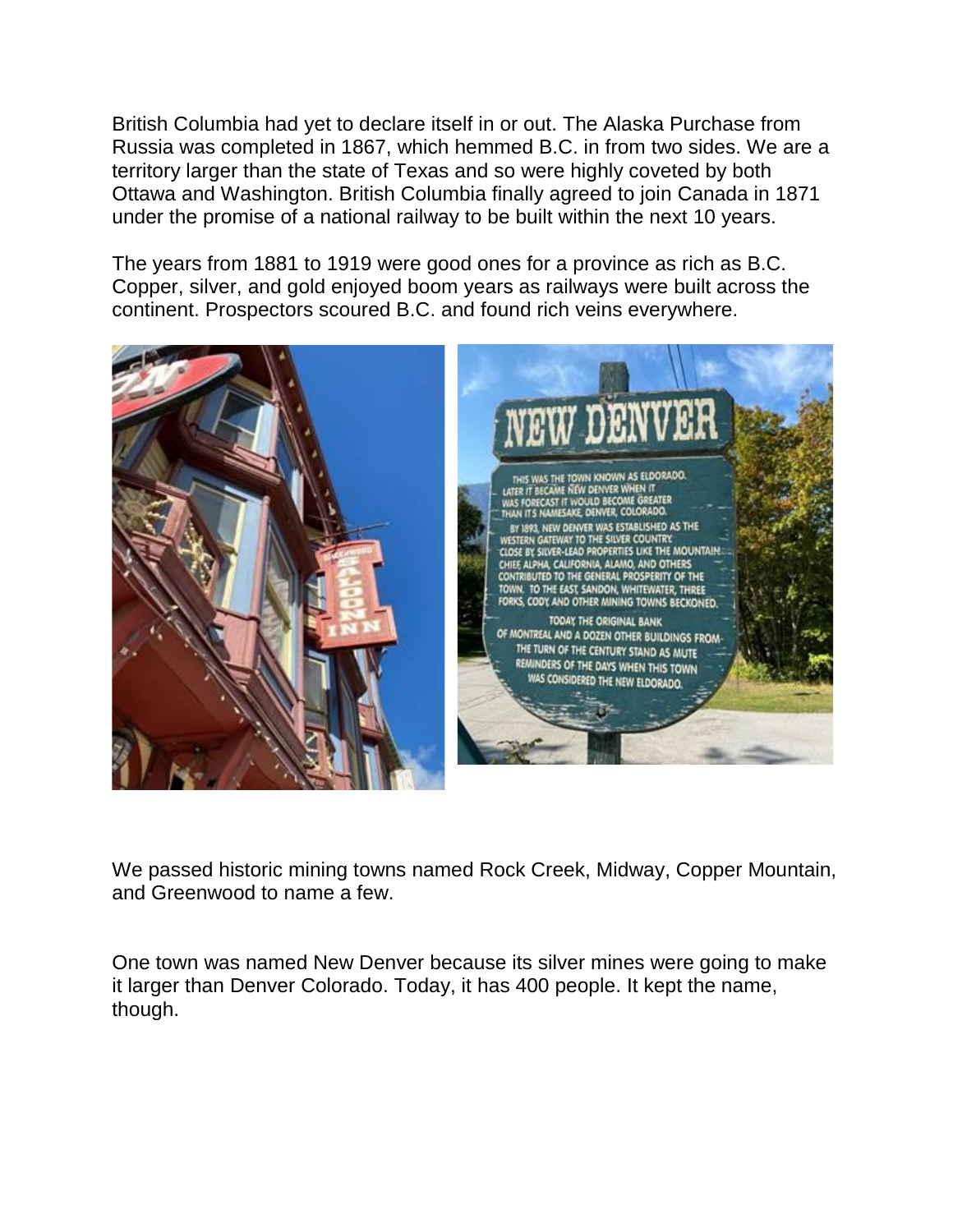While British Columbia has grown faster than most provinces over the decades, it has been boom-and-bust growth across a wide variety of industries. Logging and forestry replaced mining after WW1, only to decline in recent years as forests depleted. We are building the Site C dam today - one of the largest dams under construction in the world right now – yet it will only rank as the  $4<sup>th</sup>$  largest in BC when completed. The boom years for hydro-electricity were the 1960s.

Time marches on, and you either make the most of your town, or you become a ghost of a town. Landlocked by mountains and lakes, there is not a lot of room for many of these towns to grow, so they have had to make the most of what they have. Many have remade themselves as light industry, retirement, and tourism centres in recent years, among other things. Nelson, for example, prospered nicely because of the illicit marijuana business brought north by all the U.S. draft dodgers of the 1970s. There were a lot of "ornamental ferns" hidden under the spruces and larches back in those days!



Ymir Mountain, near several abandoned gold and silver mines, near Nelson B.C.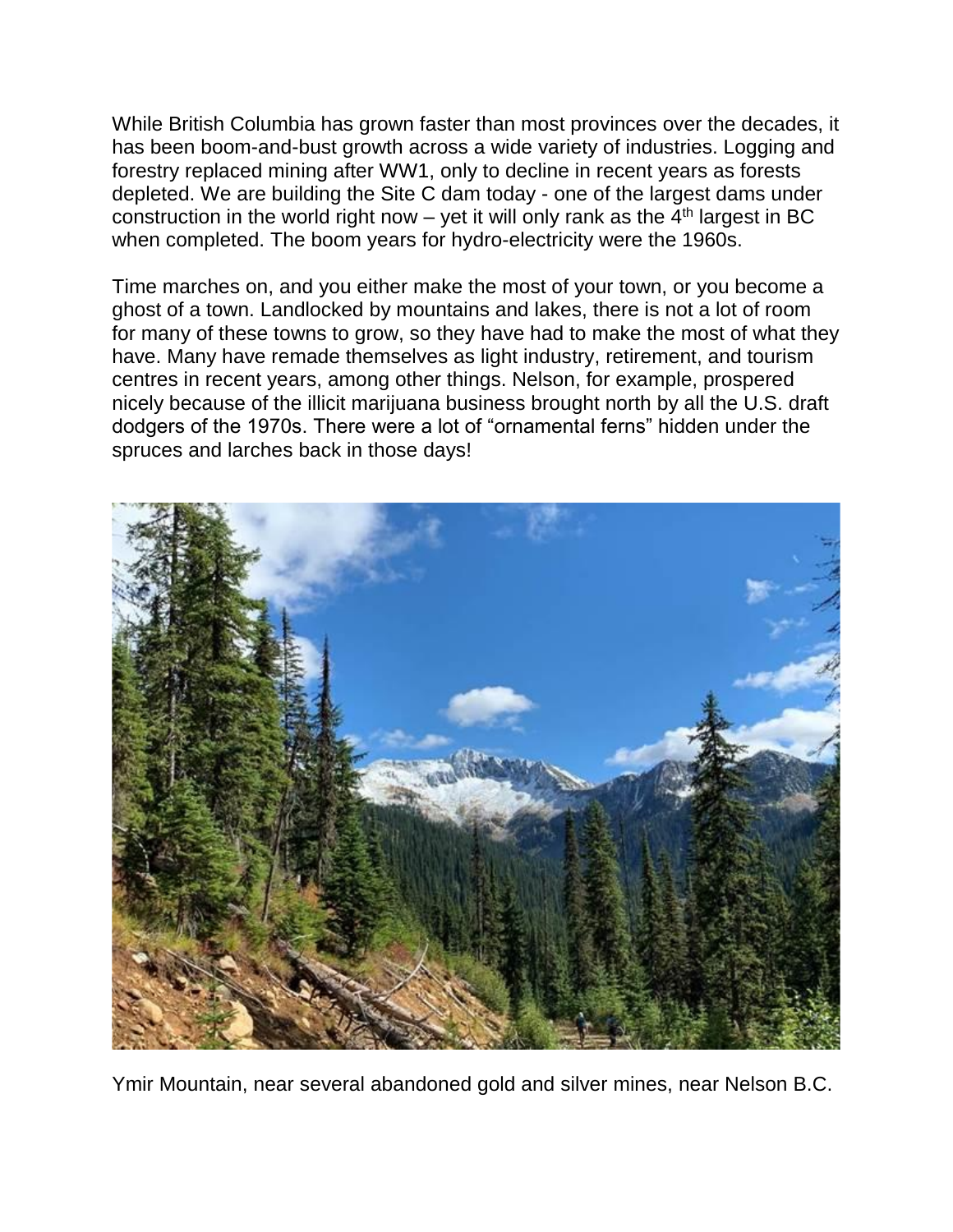It will be interesting to watch the mining industry in BC in the years ahead. With electric cars and batteries in hyper-growth mode, could we see another mining boom? B.C. has plenty of undiscovered copper, lead, manganese, nickel, and other metals necessary for the transition from oil to electricity.

#### **Markets This Week**

As we mention at the start of this letter, last week was one heck of a year.

Start with the U.S. Presidential debates, where an overly-aggressive performance sent President Trump's polling numbers straight down. He began the week with a 47% chance of returning to the Oval Office, but is down below 35% today.

And if that wasn't enough, he caught Covid-19 and was hospitalized. Markets fell on the news, then rallied. Why did they rally?

The prevailing fear has been that President Trump may not accept the results of the election if it is close. The last time we saw a contested election (Bush and Gore in 2000), it led to months of churning markets. With polling numbers pointing to a Democratic sweep, some pundits see a smoother transition, which markets would be much happier with. They are calling this the "Biden Bump".

Governments everywhere are weak because of their pandemic response, or strengthened because of it, and are now taking advantage. Here at home, we had a B.C. election called – one nobody needed – and avoided a Canadian election – one nobody wanted.

To cap things off, a second round of stimulus in the U.S. was pulled off the table. Most nations around the world have delivered extra unemployment and support cheques to counter the second wave of the virus. The U.S. also needs the stimulus, but because of the election-led infighting, there is no agreement. Yet.

That said, there will be another huge dose of money coming, and that is what stocks are excited about. Whether it is \$1.6 trillion (what the Republicans are offering) or \$2.2 trillion (what the Democrats want), some of that money will end up in the stock market. As Blackrock showed in a recent report, close to \$700 billion that was sent out as support payments is now held in personal savings as cash or investments. This will only grow larger with another round.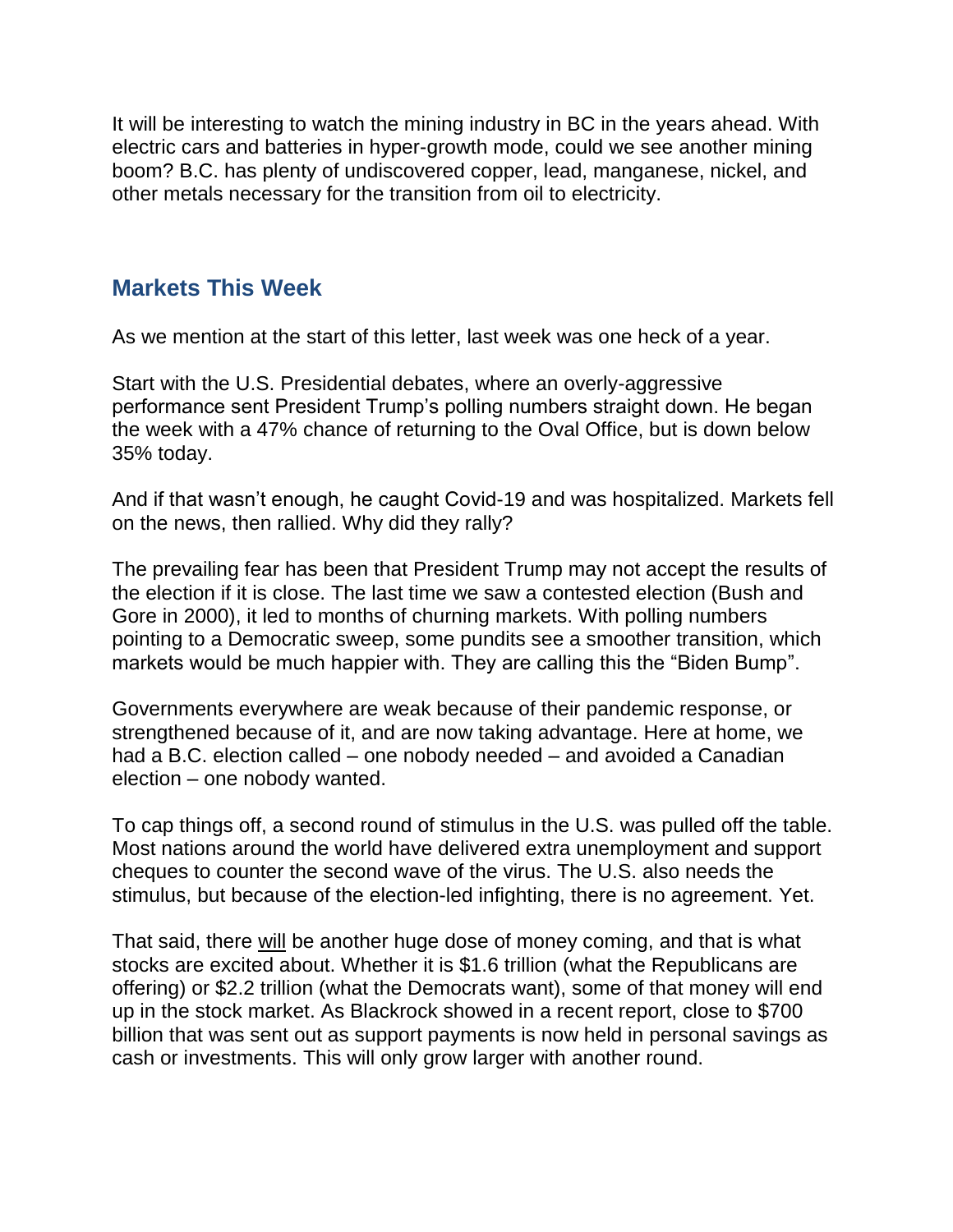

Figure 1: U.S. personal savings (through May) was \$688 billion higher due to stimulus

Sources: Federal Reserve, Bloomberg and BlackRock, as of July 17, 2020. \*Uses a linear fit of pre-crisis savings rates over time to project implied savings.

Effectively, we have transferred trillions of dollars worldwide from governments to individuals, almost like a giant credit card withdrawal. With interest rates so low, few are worried about the short-term costs about paying for so much debt.

Eventually, today's party becomes tomorrow's hangover. But that is tomorrow's problem.

October is seasonally a weak month for stocks. When a Republican incumbent loses office, it has historically led to a weak year-end rally. With the promise of more stimulus cushioning the market, stocks have weathered this traditionally weak period quite well so far.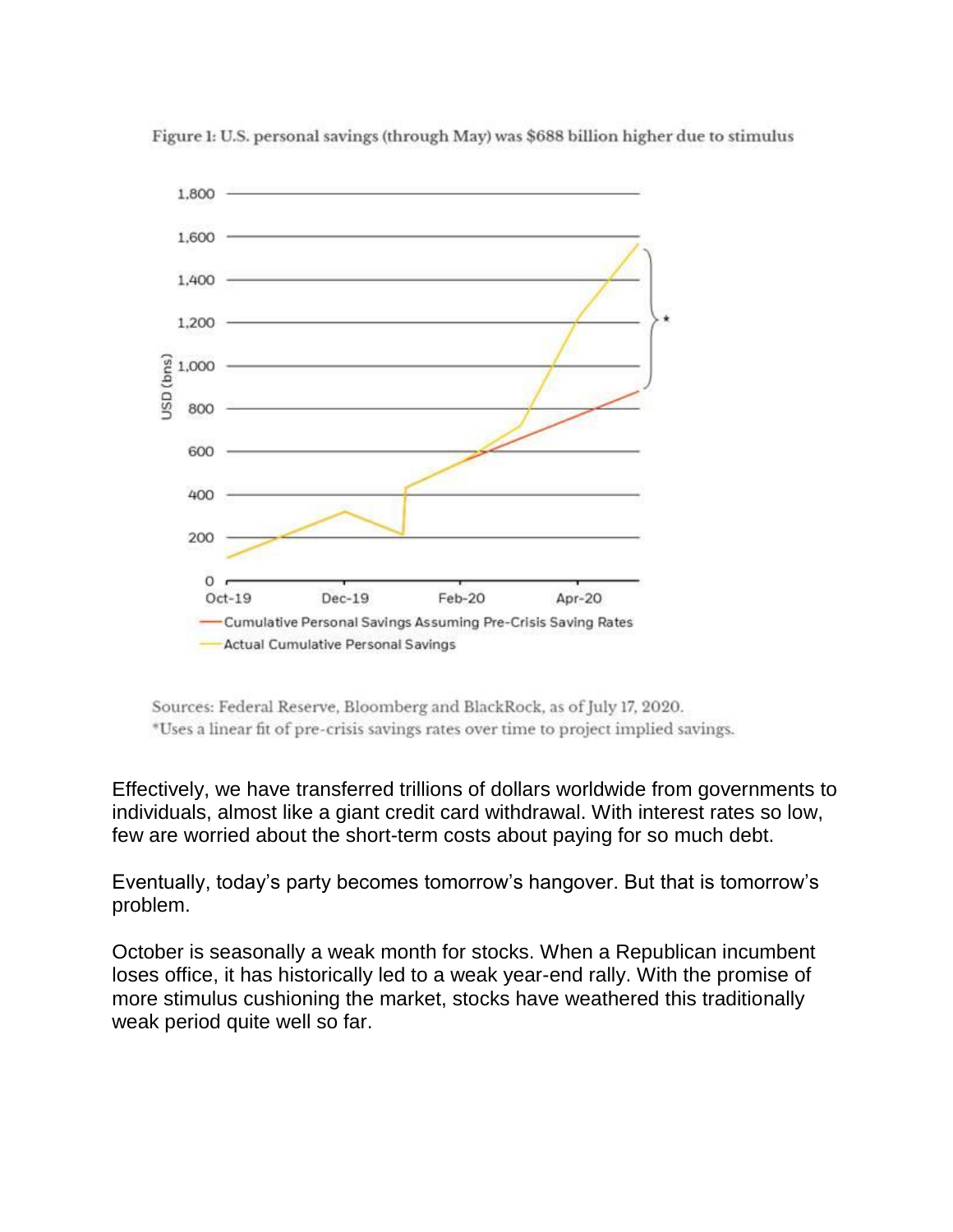#### **It Is Different This Time**

One of the most dangerous phrases in investment lore is "*It's different this time*." This is because, over the decades, stocks follow proven rules. They prosper when the economy is growing and when the underlying companies are profitable. Stocks benefit even more when they share these profits through dividends. Shares of companies also trade in line with the firm's assets, be they factories, buildings, or patents.

But this time really is different. Interest rates have never been held at zero before, or even below zero, in the case of Japan and Europe. In 1995, you could make 5% a year from a 100% bond portfolio with little risk. Today? You are lucky to make 1% a year – an 80% drop. And, there is so much money sloshing around from government stimulus finding its way into the stock market. All of these factors make traditional valuation methods seem outdated.

Here are a few ways they have been distorted:

- Stocks are often valued off bond yields. Today, stocks look extremely expensive. Stocks have historically sold at a P/E ratio around 15 times. Now they sell at double that - 28.6 P/E. Perhaps stocks are expensive because we are comparing them to bond rates of years ago. Compare them to today's 1% bonds and they don't look nearly as expensive.
- Bullish advisory services. If there are too many investors "in the pool", the market is too bullish and it is often time to get out. Today, advisory services show 3x as many bulls as bears - historically too bullish. But, what is the alternative? With cash and bond yields near zero, stocks become one of the few alternatives left.
- Assets are different today. Apple (**NASDAQ AAPL**) owns a few factories and stores, but most of their production is made under contract in China or other emerging markets. Their tangible assets are a fraction of the company's \$2 trillion valuation. They are valued highly because of Apple's brand loyalty. In the most recent Piper Sandler Teen Survey, 86% of teens now own an Apple smartphone, and 89% of teens said their next phone will be an Apple product. Other companies like Nike (**NYSE NKE**) and Starbucks (**NASDAQ SBUX**) have equally powerful brands. A company's "economic moat" - how hard it is to copy a company – is another intangible asset. Many have tried to copy Google search (**NASDAQ GOOG**) only to fail. And how about non-paying active users? Facebook (**NASDAQ FB**) has 2.7 billion active accounts, none of which pay a cent.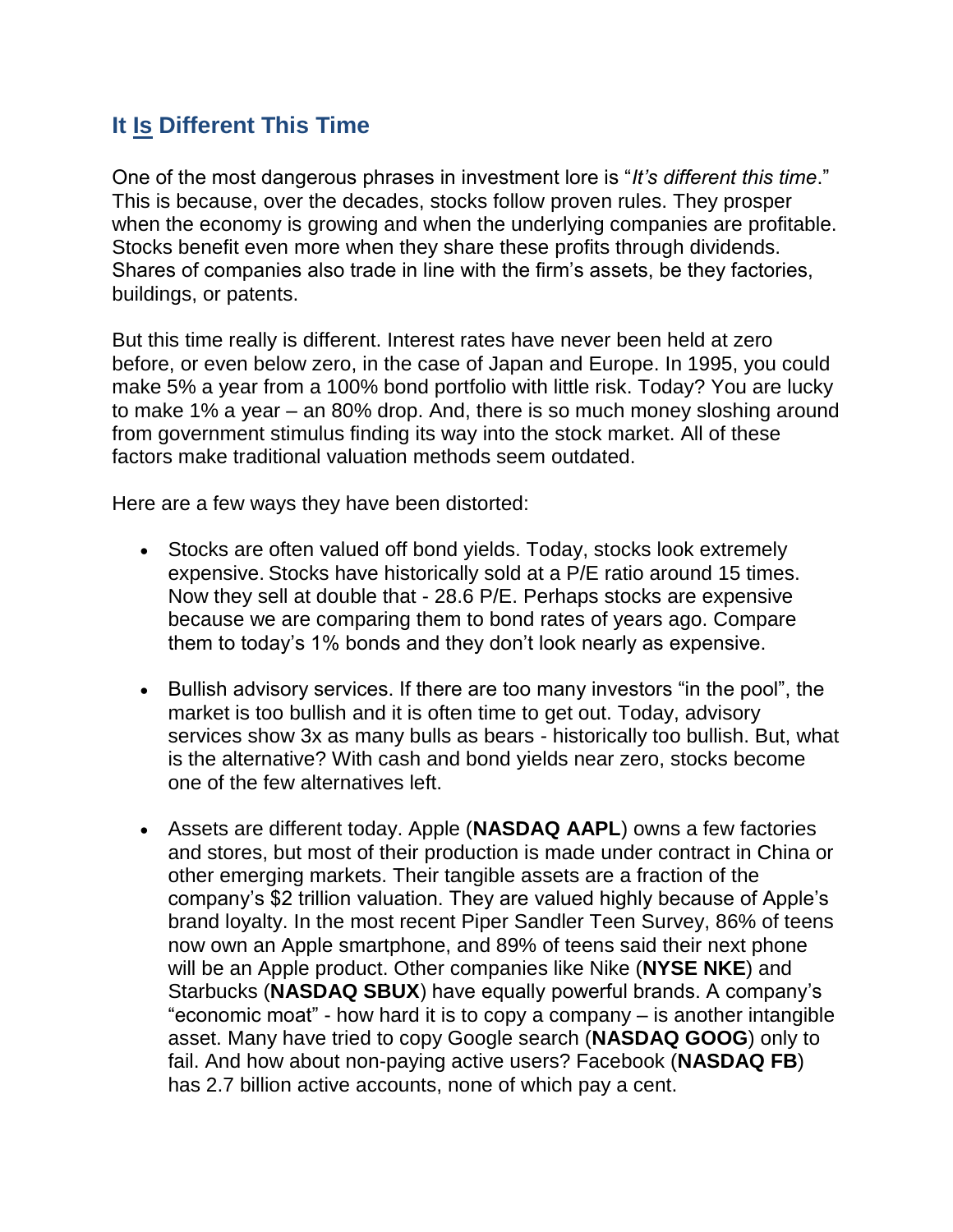All of these factors have made valuing stocks much different today than in decades past.

Looking at the high rate of money flowing into the economy from government assistance, stock markets are likely to stay elevated. With bond yields below 1%, stocks are one of the few alternatives for the year ahead.

## **Dragging Drugs**

A recent study showed the average lifespan in Canada is now 83 years. This has important ramifications for the financial planning industry – we need to plan for close to 20 years of life for someone retiring at age 65. The average American will live to age 79.

The same study also said 1 in 5 Canadians will be retired by 2026. We are becoming a nation full of old people, even as we are one of the youngest countries (153 years old this year) on Earth.

As we age, we take more drugs and visit the pharmacy more. So, it would seem that drug stocks – and pharmacies – should be doing very well. In fact, they are doing very well, in terms of profitability and increased dividends. However, elections are not good for the pharmaceutical sector.

"*We want lower drug prices*!" is the rallying cry of politicians on both sides during every election, and drug stocks slide as a result. Who wants to hold shares in a business with politicians demanding lower prices and profits?

Except, what happens every time is that politicians soon realize how hard it is to make this happen. Research is expensive - a new drug can take a decade to discover and evaluate to be safe. This leaves precious few years left on its patent to make up the costs. In Canada, we do get lower prices, but we also accept more generic drugs, shortages, and longer waits for new treatments.

From an investment point of view, drug stocks often suffer during an election, and then recover nicely in the year following. For example, Morningstar Research, which we use, rates a few of our holdings quite highly:

Merck \$80.60 today, yield 3.03%. Target price \$100.00 (**NYSE MRK**) AbbVie \$87.55 today, yield 5.39%. Target price \$ 97.00 (**NYSE ABBV**) CVS \$60.05 today, yield 3.33%. Target price \$ 92.00 (**NYSE CVS**)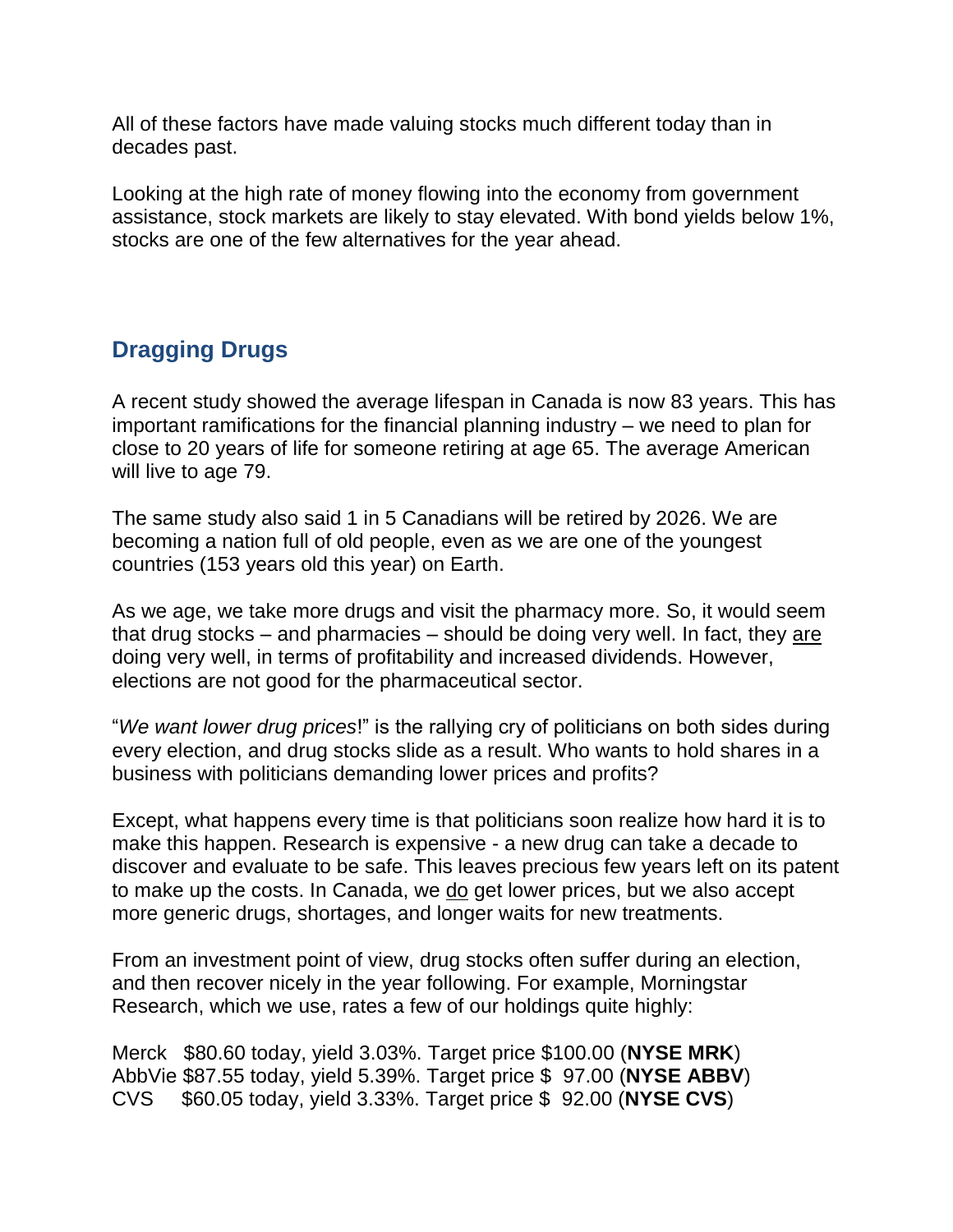#### **October 22 Zoom Call**

Our next letter will be an in-person discussion with our team.

We will be hosting a Zoom presentation for readers of this letter on Thursday, October 22<sup>nd</sup>, at 3 p.m. We have a U.S. election to discuss, as well as many other timely topics. It will be recorded and placed on our website for those unable to attend.

Mark your calendars and watch for an invitation.

# *Thank you for your referrals this month! They are always handled with great care and discretion.*

#### **[http://www.dividendvaluepartners.com](https://eur04.safelinks.protection.outlook.com/?url=https%3A%2F%2Furldefense.proofpoint.com%2Fv2%2Furl%3Fu%3Dhttps-3A__nam11.safelinks.protection.outlook.com_-3Furl-3Dhttps-253A-252F-252Furldefense.proofpoint.com-252Fv2-252Furl-253Fu-253Dhttp-2D3A-5F-5Fwww.dividendvaluepartners.com-2526d-253DDwMFAw-2526c-253DK3dQCUGiI1B95NJ6cl3GoyhMW2dvBOfimZA-2D83UXll0-2526r-253D-5F6MBBSGYsFznIBwslhTiqBKEz4pHUCTd-5F9tbh-5FEpUMY-2526m-253DscBAtuMDuWZwK1IVr5YXjdB6aRS-2DfaGHAMq3jOn6sJU-2526s-253DenZqe4ZgcjH-5F33x5dT-2DvZq9A37d4AhNkXvjc6AbmYww-2526e-253D-26data-3D02-257C01-257C-257Cc172461ecbee4482512908d85e8192cf-257C84df9e7fe9f640afb435aaaaaaaaaaaa-257C1-257C0-257C637363258183615686-26sdata-3DewMvepveEmLgP7SL0jTlvLtATqW9IhbJ2C3UL0Em04c-253D-26reserved-3D0%26d%3DDwMF-g%26c%3DK3dQCUGiI1B95NJ6cl3GoyhMW2dvBOfimZA-83UXll0%26r%3D_6MBBSGYsFznIBwslhTiqBKEz4pHUCTd_9tbh_EpUMY%26m%3D7qOaEnVxLdGuCP74qXGTNk9xkBSFm8R3CYYmRfTv9PQ%26s%3DW8OEBAbaLee5suYwpNsPIikduscCx0SIuOWzAWRhAvc%26e%3D&data=02%7C01%7C%7C8a16eb9ab3cc4e585bab08d86b14e24b%7C84df9e7fe9f640afb435aaaaaaaaaaaa%7C1%7C0%7C637377085227534400&sdata=zzJlT4ayZo7AuSbfVFBCALNa%2FJqw6uhZi8Xlc7hQZtE%3D&reserved=0)**

We thank you for your business and your referrals and we hope you find our site user friendly and informative. We welcome your comments.

#### **How to contact us:**

[paul.siluch@raymondjames.ca](https://eur04.safelinks.protection.outlook.com/?url=https%3A%2F%2Furldefense.proofpoint.com%2Fv2%2Furl%3Fu%3Dhttps-3A__nam11.safelinks.protection.outlook.com_-3Furl-3Dhttps-253A-252F-252Fowa-2Dkel.raymondjames.ca-252Fowa-252Fredir.aspx-253FSURL-253Dz0BxOCXDlQ-2DAad1f-5Fa9igaARxm5Rd1VXE7UcmD4mZ3IZiacj7DPTCG0AYQBpAGwAdABvADoAcABhAHUAbAAuAHMAaQBsAHUAYwBoAEAAcgBhAHkAbQBvAG4AZABqAGEAbQBlAHMALgBjAGEA-2526URL-253Dmailto-25253apaul.siluch-252540raymondjames.ca-26data-3D02-257C01-257C-257Cc172461ecbee4482512908d85e8192cf-257C84df9e7fe9f640afb435aaaaaaaaaaaa-257C1-257C0-257C637363258183625679-26sdata-3DHJ7PtuamH3ey-252Bis0LQS7WLUtHpHoAnxnHrYxprmWKn4-253D-26reserved-3D0%26d%3DDwMF-g%26c%3DK3dQCUGiI1B95NJ6cl3GoyhMW2dvBOfimZA-83UXll0%26r%3D_6MBBSGYsFznIBwslhTiqBKEz4pHUCTd_9tbh_EpUMY%26m%3D7qOaEnVxLdGuCP74qXGTNk9xkBSFm8R3CYYmRfTv9PQ%26s%3DTKyIHrHn9jy3BGThbM3t6qa96Jt8NZSlnsJ21h5JIRM%26e%3D&data=02%7C01%7C%7C8a16eb9ab3cc4e585bab08d86b14e24b%7C84df9e7fe9f640afb435aaaaaaaaaaaa%7C1%7C0%7C637377085227544398&sdata=JNWyFZFoob4Jy6fPXmZiln9HSChMixeL83naEfwOpMM%3D&reserved=0) [lisa.hill@raymondjames.ca](https://eur04.safelinks.protection.outlook.com/?url=https%3A%2F%2Furldefense.proofpoint.com%2Fv2%2Furl%3Fu%3Dhttps-3A__nam11.safelinks.protection.outlook.com_-3Furl-3Dhttps-253A-252F-252Fowa-2Dkel.raymondjames.ca-252Fowa-252Fredir.aspx-253FSURL-253DglaBgdTdxPMFpiw4eumg-2DPzZXpo9vJyObrXLs1TKtIAZiacj7DPTCG0AYQBpAGwAdABvADoAbABpAHMAYQAuAGgAaQBsAGwAQAByAGEAeQBtAG8AbgBkAGoAYQBtAGUAcwAuAGMAYQA.-2526URL-253Dmailto-25253alisa.hill-252540raymondjames.ca-26data-3D02-257C01-257C-257Cc172461ecbee4482512908d85e8192cf-257C84df9e7fe9f640afb435aaaaaaaaaaaa-257C1-257C0-257C637363258183625679-26sdata-3DlqUdr0V-252Bbj4LaURrM2MSPIDvGfk5bLYx0U1BkRoTrH4-253D-26reserved-3D0%26d%3DDwMF-g%26c%3DK3dQCUGiI1B95NJ6cl3GoyhMW2dvBOfimZA-83UXll0%26r%3D_6MBBSGYsFznIBwslhTiqBKEz4pHUCTd_9tbh_EpUMY%26m%3D7qOaEnVxLdGuCP74qXGTNk9xkBSFm8R3CYYmRfTv9PQ%26s%3Dc8alCSC-b4YnoP6-1kuPw_KdDfdlIvu8oQ_wi3WtrQw%26e%3D&data=02%7C01%7C%7C8a16eb9ab3cc4e585bab08d86b14e24b%7C84df9e7fe9f640afb435aaaaaaaaaaaa%7C1%7C0%7C637377085227554394&sdata=JD%2BrCiopwCPkaqqVwSvi1mS1%2BcEvr2qDmRTjzzF4npk%3D&reserved=0) [peter.mazzoni@raymondjames.ca](https://eur04.safelinks.protection.outlook.com/?url=https%3A%2F%2Furldefense.proofpoint.com%2Fv2%2Furl%3Fu%3Dhttps-3A__nam11.safelinks.protection.outlook.com_-3Furl-3Dhttps-253A-252F-252Fowa-2Dkel.raymondjames.ca-252Fowa-252Fredir.aspx-253FSURL-253D3c7mDL9-2DcZxYXt7CvkOu20QVFy1WCaDQxUZ3BQE6vecZiacj7DPTCG0AYQBpAGwAdABvADoAcABlAHQAZQByAC4AbQBhAHoAegBvAG4AaQBAAHIAYQB5AG0AbwBuAGQAagBhAG0AZQBzAC4AYwBhAA..-2526URL-253Dmailto-25253apeter.mazzoni-252540raymondjames.ca-26data-3D02-257C01-257C-257Cc172461ecbee4482512908d85e8192cf-257C84df9e7fe9f640afb435aaaaaaaaaaaa-257C1-257C0-257C637363258183635674-26sdata-3D1suYGaoqcgH5k419ERrAlAGzpG-252BufP-252FAE-252FdOZxq8Cus-253D-26reserved-3D0%26d%3DDwMF-g%26c%3DK3dQCUGiI1B95NJ6cl3GoyhMW2dvBOfimZA-83UXll0%26r%3D_6MBBSGYsFznIBwslhTiqBKEz4pHUCTd_9tbh_EpUMY%26m%3D7qOaEnVxLdGuCP74qXGTNk9xkBSFm8R3CYYmRfTv9PQ%26s%3Dmwchq7c2WnuY-oLgiUBkMdFmrEXBtoSxe2YfSBkWXZU%26e%3D&data=02%7C01%7C%7C8a16eb9ab3cc4e585bab08d86b14e24b%7C84df9e7fe9f640afb435aaaaaaaaaaaa%7C1%7C0%7C637377085227564389&sdata=VGxXSMYaOoINFeTp9mK0bEQdNoeg7gewByIWz64OZjE%3D&reserved=0) [sharonmitchell@raymondjames.ca](mailto:sharonmitchell@raymondjames.ca)

(250) 405-2417

*Disclaimers*

*[The information contained in this newsletter was obtained from sources believed to be reliable, however, we cannot](https://eur04.safelinks.protection.outlook.com/?url=https%3A%2F%2Furldefense.proofpoint.com%2Fv2%2Furl%3Fu%3Dhttps-3A__nam11.safelinks.protection.outlook.com_-3Furl-3Dhttps-253A-252F-252Fowa-2Dkel.raymondjames.ca-252Fowa-252Fredir.aspx-253FSURL-253Dz0BxOCXDlQ-2DAad1f-5Fa9igaARxm5Rd1VXE7UcmD4mZ3IZiacj7DPTCG0AYQBpAGwAdABvADoAcABhAHUAbAAuAHMAaQBsAHUAYwBoAEAAcgBhAHkAbQBvAG4AZABqAGEAbQBlAHMALgBjAGEA-2526URL-253Dmailto-25253apaul.siluch-252540raymondjames.ca-26data-3D02-257C01-257C-257Cc172461ecbee4482512908d85e8192cf-257C84df9e7fe9f640afb435aaaaaaaaaaaa-257C1-257C0-257C637363258183635674-26sdata-3DYxnEd1j-252BPKZ7O-252BaYYWd4rEqnA-252FsZJqXh5i43hxevA-252Bk-253D-26reserved-3D0%26d%3DDwMF-g%26c%3DK3dQCUGiI1B95NJ6cl3GoyhMW2dvBOfimZA-83UXll0%26r%3D_6MBBSGYsFznIBwslhTiqBKEz4pHUCTd_9tbh_EpUMY%26m%3D7qOaEnVxLdGuCP74qXGTNk9xkBSFm8R3CYYmRfTv9PQ%26s%3DnStAVPWry0CYI3VlF6rPrM0m6uEmVBMWcLnjvw4FcOQ%26e%3D&data=02%7C01%7C%7C8a16eb9ab3cc4e585bab08d86b14e24b%7C84df9e7fe9f640afb435aaaaaaaaaaaa%7C1%7C0%7C637377085227564389&sdata=%2FLT3okCUEtYywPn6lfOt69zF22qRd1eEUeVCI%2FhVHyE%3D&reserved=0)  represent that it is accurate or complete. [It is provided as a general source of information and should not be](https://eur04.safelinks.protection.outlook.com/?url=https%3A%2F%2Furldefense.proofpoint.com%2Fv2%2Furl%3Fu%3Dhttps-3A__nam11.safelinks.protection.outlook.com_-3Furl-3Dhttps-253A-252F-252Fowa-2Dkel.raymondjames.ca-252Fowa-252Fredir.aspx-253FSURL-253Dz0BxOCXDlQ-2DAad1f-5Fa9igaARxm5Rd1VXE7UcmD4mZ3IZiacj7DPTCG0AYQBpAGwAdABvADoAcABhAHUAbAAuAHMAaQBsAHUAYwBoAEAAcgBhAHkAbQBvAG4AZABqAGEAbQBlAHMALgBjAGEA-2526URL-253Dmailto-25253apaul.siluch-252540raymondjames.ca-26data-3D02-257C01-257C-257Cc172461ecbee4482512908d85e8192cf-257C84df9e7fe9f640afb435aaaaaaaaaaaa-257C1-257C0-257C637363258183635674-26sdata-3DYxnEd1j-252BPKZ7O-252BaYYWd4rEqnA-252FsZJqXh5i43hxevA-252Bk-253D-26reserved-3D0%26d%3DDwMF-g%26c%3DK3dQCUGiI1B95NJ6cl3GoyhMW2dvBOfimZA-83UXll0%26r%3D_6MBBSGYsFznIBwslhTiqBKEz4pHUCTd_9tbh_EpUMY%26m%3D7qOaEnVxLdGuCP74qXGTNk9xkBSFm8R3CYYmRfTv9PQ%26s%3DnStAVPWry0CYI3VlF6rPrM0m6uEmVBMWcLnjvw4FcOQ%26e%3D&data=02%7C01%7C%7C8a16eb9ab3cc4e585bab08d86b14e24b%7C84df9e7fe9f640afb435aaaaaaaaaaaa%7C1%7C0%7C637377085227564389&sdata=%2FLT3okCUEtYywPn6lfOt69zF22qRd1eEUeVCI%2FhVHyE%3D&reserved=0)  [considered personal investment advice or solicitation to buy or sell securities.](https://eur04.safelinks.protection.outlook.com/?url=https%3A%2F%2Furldefense.proofpoint.com%2Fv2%2Furl%3Fu%3Dhttps-3A__nam11.safelinks.protection.outlook.com_-3Furl-3Dhttps-253A-252F-252Fowa-2Dkel.raymondjames.ca-252Fowa-252Fredir.aspx-253FSURL-253Dz0BxOCXDlQ-2DAad1f-5Fa9igaARxm5Rd1VXE7UcmD4mZ3IZiacj7DPTCG0AYQBpAGwAdABvADoAcABhAHUAbAAuAHMAaQBsAHUAYwBoAEAAcgBhAHkAbQBvAG4AZABqAGEAbQBlAHMALgBjAGEA-2526URL-253Dmailto-25253apaul.siluch-252540raymondjames.ca-26data-3D02-257C01-257C-257Cc172461ecbee4482512908d85e8192cf-257C84df9e7fe9f640afb435aaaaaaaaaaaa-257C1-257C0-257C637363258183635674-26sdata-3DYxnEd1j-252BPKZ7O-252BaYYWd4rEqnA-252FsZJqXh5i43hxevA-252Bk-253D-26reserved-3D0%26d%3DDwMF-g%26c%3DK3dQCUGiI1B95NJ6cl3GoyhMW2dvBOfimZA-83UXll0%26r%3D_6MBBSGYsFznIBwslhTiqBKEz4pHUCTd_9tbh_EpUMY%26m%3D7qOaEnVxLdGuCP74qXGTNk9xkBSFm8R3CYYmRfTv9PQ%26s%3DnStAVPWry0CYI3VlF6rPrM0m6uEmVBMWcLnjvw4FcOQ%26e%3D&data=02%7C01%7C%7C8a16eb9ab3cc4e585bab08d86b14e24b%7C84df9e7fe9f640afb435aaaaaaaaaaaa%7C1%7C0%7C637377085227564389&sdata=%2FLT3okCUEtYywPn6lfOt69zF22qRd1eEUeVCI%2FhVHyE%3D&reserved=0) The views expressed are those of the [authors, Paul Siluch and Lisa Hill, and not necessarily those of Raymond James Ltd.](https://eur04.safelinks.protection.outlook.com/?url=https%3A%2F%2Furldefense.proofpoint.com%2Fv2%2Furl%3Fu%3Dhttps-3A__nam11.safelinks.protection.outlook.com_-3Furl-3Dhttps-253A-252F-252Fowa-2Dkel.raymondjames.ca-252Fowa-252Fredir.aspx-253FSURL-253Dz0BxOCXDlQ-2DAad1f-5Fa9igaARxm5Rd1VXE7UcmD4mZ3IZiacj7DPTCG0AYQBpAGwAdABvADoAcABhAHUAbAAuAHMAaQBsAHUAYwBoAEAAcgBhAHkAbQBvAG4AZABqAGEAbQBlAHMALgBjAGEA-2526URL-253Dmailto-25253apaul.siluch-252540raymondjames.ca-26data-3D02-257C01-257C-257Cc172461ecbee4482512908d85e8192cf-257C84df9e7fe9f640afb435aaaaaaaaaaaa-257C1-257C0-257C637363258183635674-26sdata-3DYxnEd1j-252BPKZ7O-252BaYYWd4rEqnA-252FsZJqXh5i43hxevA-252Bk-253D-26reserved-3D0%26d%3DDwMF-g%26c%3DK3dQCUGiI1B95NJ6cl3GoyhMW2dvBOfimZA-83UXll0%26r%3D_6MBBSGYsFznIBwslhTiqBKEz4pHUCTd_9tbh_EpUMY%26m%3D7qOaEnVxLdGuCP74qXGTNk9xkBSFm8R3CYYmRfTv9PQ%26s%3DnStAVPWry0CYI3VlF6rPrM0m6uEmVBMWcLnjvw4FcOQ%26e%3D&data=02%7C01%7C%7C8a16eb9ab3cc4e585bab08d86b14e24b%7C84df9e7fe9f640afb435aaaaaaaaaaaa%7C1%7C0%7C637377085227564389&sdata=%2FLT3okCUEtYywPn6lfOt69zF22qRd1eEUeVCI%2FhVHyE%3D&reserved=0) Commissions, trailing [commissions, management fees and expenses all may be associated with mutual funds.](https://eur04.safelinks.protection.outlook.com/?url=https%3A%2F%2Furldefense.proofpoint.com%2Fv2%2Furl%3Fu%3Dhttps-3A__nam11.safelinks.protection.outlook.com_-3Furl-3Dhttps-253A-252F-252Fowa-2Dkel.raymondjames.ca-252Fowa-252Fredir.aspx-253FSURL-253Dz0BxOCXDlQ-2DAad1f-5Fa9igaARxm5Rd1VXE7UcmD4mZ3IZiacj7DPTCG0AYQBpAGwAdABvADoAcABhAHUAbAAuAHMAaQBsAHUAYwBoAEAAcgBhAHkAbQBvAG4AZABqAGEAbQBlAHMALgBjAGEA-2526URL-253Dmailto-25253apaul.siluch-252540raymondjames.ca-26data-3D02-257C01-257C-257Cc172461ecbee4482512908d85e8192cf-257C84df9e7fe9f640afb435aaaaaaaaaaaa-257C1-257C0-257C637363258183635674-26sdata-3DYxnEd1j-252BPKZ7O-252BaYYWd4rEqnA-252FsZJqXh5i43hxevA-252Bk-253D-26reserved-3D0%26d%3DDwMF-g%26c%3DK3dQCUGiI1B95NJ6cl3GoyhMW2dvBOfimZA-83UXll0%26r%3D_6MBBSGYsFznIBwslhTiqBKEz4pHUCTd_9tbh_EpUMY%26m%3D7qOaEnVxLdGuCP74qXGTNk9xkBSFm8R3CYYmRfTv9PQ%26s%3DnStAVPWry0CYI3VlF6rPrM0m6uEmVBMWcLnjvw4FcOQ%26e%3D&data=02%7C01%7C%7C8a16eb9ab3cc4e585bab08d86b14e24b%7C84df9e7fe9f640afb435aaaaaaaaaaaa%7C1%7C0%7C637377085227564389&sdata=%2FLT3okCUEtYywPn6lfOt69zF22qRd1eEUeVCI%2FhVHyE%3D&reserved=0) Please read the prospectus before investing. [The indicated rates of return are the historical annual compounded total returns including changes](https://eur04.safelinks.protection.outlook.com/?url=https%3A%2F%2Furldefense.proofpoint.com%2Fv2%2Furl%3Fu%3Dhttps-3A__nam11.safelinks.protection.outlook.com_-3Furl-3Dhttps-253A-252F-252Fowa-2Dkel.raymondjames.ca-252Fowa-252Fredir.aspx-253FSURL-253Dz0BxOCXDlQ-2DAad1f-5Fa9igaARxm5Rd1VXE7UcmD4mZ3IZiacj7DPTCG0AYQBpAGwAdABvADoAcABhAHUAbAAuAHMAaQBsAHUAYwBoAEAAcgBhAHkAbQBvAG4AZABqAGEAbQBlAHMALgBjAGEA-2526URL-253Dmailto-25253apaul.siluch-252540raymondjames.ca-26data-3D02-257C01-257C-257Cc172461ecbee4482512908d85e8192cf-257C84df9e7fe9f640afb435aaaaaaaaaaaa-257C1-257C0-257C637363258183635674-26sdata-3DYxnEd1j-252BPKZ7O-252BaYYWd4rEqnA-252FsZJqXh5i43hxevA-252Bk-253D-26reserved-3D0%26d%3DDwMF-g%26c%3DK3dQCUGiI1B95NJ6cl3GoyhMW2dvBOfimZA-83UXll0%26r%3D_6MBBSGYsFznIBwslhTiqBKEz4pHUCTd_9tbh_EpUMY%26m%3D7qOaEnVxLdGuCP74qXGTNk9xkBSFm8R3CYYmRfTv9PQ%26s%3DnStAVPWry0CYI3VlF6rPrM0m6uEmVBMWcLnjvw4FcOQ%26e%3D&data=02%7C01%7C%7C8a16eb9ab3cc4e585bab08d86b14e24b%7C84df9e7fe9f640afb435aaaaaaaaaaaa%7C1%7C0%7C637377085227564389&sdata=%2FLT3okCUEtYywPn6lfOt69zF22qRd1eEUeVCI%2FhVHyE%3D&reserved=0)  [in unit value and reinvestment of all distributions and do not take into account sales, redemption, distribution or](https://eur04.safelinks.protection.outlook.com/?url=https%3A%2F%2Furldefense.proofpoint.com%2Fv2%2Furl%3Fu%3Dhttps-3A__nam11.safelinks.protection.outlook.com_-3Furl-3Dhttps-253A-252F-252Fowa-2Dkel.raymondjames.ca-252Fowa-252Fredir.aspx-253FSURL-253Dz0BxOCXDlQ-2DAad1f-5Fa9igaARxm5Rd1VXE7UcmD4mZ3IZiacj7DPTCG0AYQBpAGwAdABvADoAcABhAHUAbAAuAHMAaQBsAHUAYwBoAEAAcgBhAHkAbQBvAG4AZABqAGEAbQBlAHMALgBjAGEA-2526URL-253Dmailto-25253apaul.siluch-252540raymondjames.ca-26data-3D02-257C01-257C-257Cc172461ecbee4482512908d85e8192cf-257C84df9e7fe9f640afb435aaaaaaaaaaaa-257C1-257C0-257C637363258183635674-26sdata-3DYxnEd1j-252BPKZ7O-252BaYYWd4rEqnA-252FsZJqXh5i43hxevA-252Bk-253D-26reserved-3D0%26d%3DDwMF-g%26c%3DK3dQCUGiI1B95NJ6cl3GoyhMW2dvBOfimZA-83UXll0%26r%3D_6MBBSGYsFznIBwslhTiqBKEz4pHUCTd_9tbh_EpUMY%26m%3D7qOaEnVxLdGuCP74qXGTNk9xkBSFm8R3CYYmRfTv9PQ%26s%3DnStAVPWry0CYI3VlF6rPrM0m6uEmVBMWcLnjvw4FcOQ%26e%3D&data=02%7C01%7C%7C8a16eb9ab3cc4e585bab08d86b14e24b%7C84df9e7fe9f640afb435aaaaaaaaaaaa%7C1%7C0%7C637377085227564389&sdata=%2FLT3okCUEtYywPn6lfOt69zF22qRd1eEUeVCI%2FhVHyE%3D&reserved=0)  [optional charges or income taxes payable by any security holder that would have reduced returns. Mutual funds are](https://eur04.safelinks.protection.outlook.com/?url=https%3A%2F%2Furldefense.proofpoint.com%2Fv2%2Furl%3Fu%3Dhttps-3A__nam11.safelinks.protection.outlook.com_-3Furl-3Dhttps-253A-252F-252Fowa-2Dkel.raymondjames.ca-252Fowa-252Fredir.aspx-253FSURL-253Dz0BxOCXDlQ-2DAad1f-5Fa9igaARxm5Rd1VXE7UcmD4mZ3IZiacj7DPTCG0AYQBpAGwAdABvADoAcABhAHUAbAAuAHMAaQBsAHUAYwBoAEAAcgBhAHkAbQBvAG4AZABqAGEAbQBlAHMALgBjAGEA-2526URL-253Dmailto-25253apaul.siluch-252540raymondjames.ca-26data-3D02-257C01-257C-257Cc172461ecbee4482512908d85e8192cf-257C84df9e7fe9f640afb435aaaaaaaaaaaa-257C1-257C0-257C637363258183635674-26sdata-3DYxnEd1j-252BPKZ7O-252BaYYWd4rEqnA-252FsZJqXh5i43hxevA-252Bk-253D-26reserved-3D0%26d%3DDwMF-g%26c%3DK3dQCUGiI1B95NJ6cl3GoyhMW2dvBOfimZA-83UXll0%26r%3D_6MBBSGYsFznIBwslhTiqBKEz4pHUCTd_9tbh_EpUMY%26m%3D7qOaEnVxLdGuCP74qXGTNk9xkBSFm8R3CYYmRfTv9PQ%26s%3DnStAVPWry0CYI3VlF6rPrM0m6uEmVBMWcLnjvw4FcOQ%26e%3D&data=02%7C01%7C%7C8a16eb9ab3cc4e585bab08d86b14e24b%7C84df9e7fe9f640afb435aaaaaaaaaaaa%7C1%7C0%7C637377085227564389&sdata=%2FLT3okCUEtYywPn6lfOt69zF22qRd1eEUeVCI%2FhVHyE%3D&reserved=0)*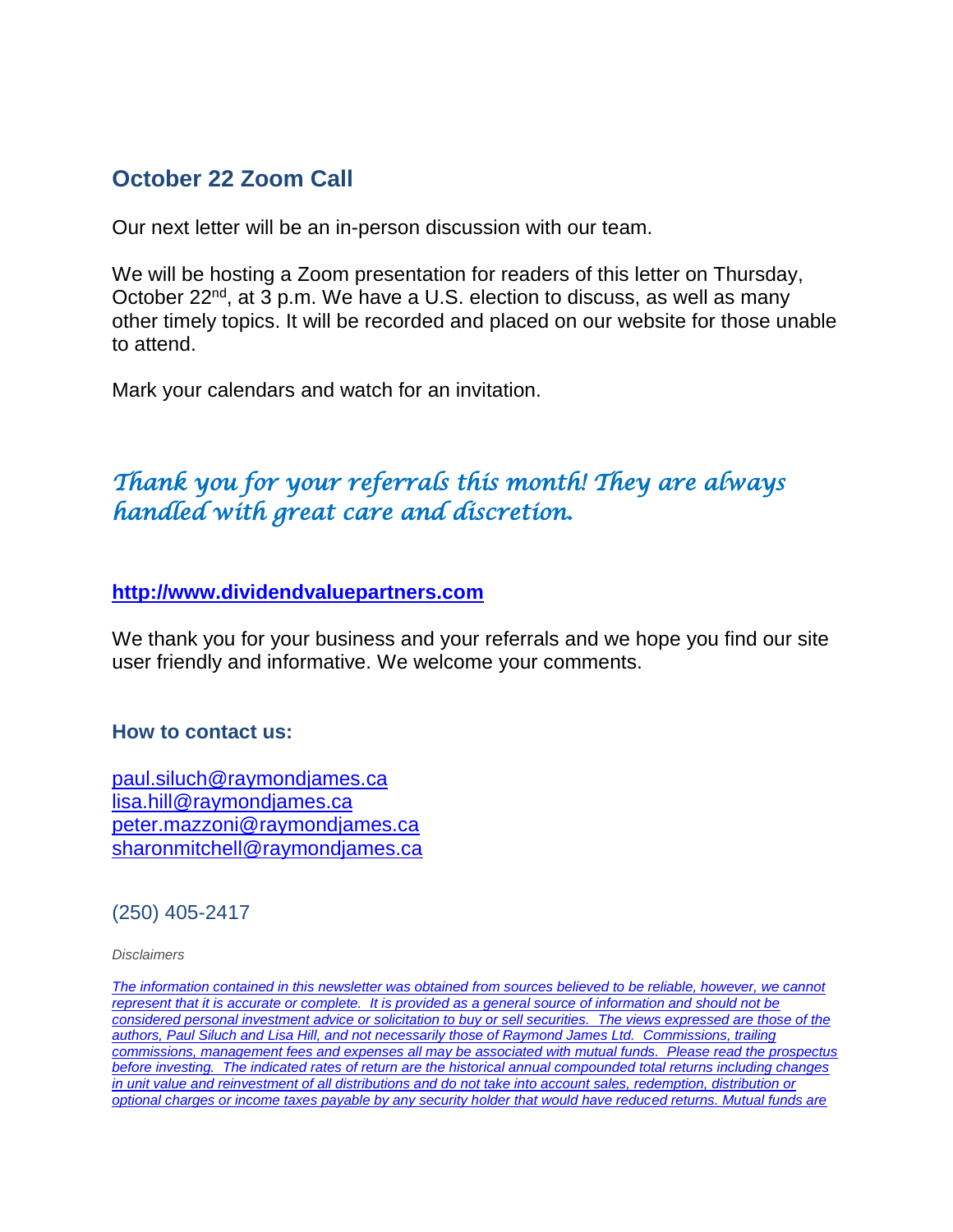*[not guaranteed, their values change frequently and past performance may not be repeated.](https://eur04.safelinks.protection.outlook.com/?url=https%3A%2F%2Furldefense.proofpoint.com%2Fv2%2Furl%3Fu%3Dhttps-3A__nam11.safelinks.protection.outlook.com_-3Furl-3Dhttps-253A-252F-252Fowa-2Dkel.raymondjames.ca-252Fowa-252Fredir.aspx-253FSURL-253Dz0BxOCXDlQ-2DAad1f-5Fa9igaARxm5Rd1VXE7UcmD4mZ3IZiacj7DPTCG0AYQBpAGwAdABvADoAcABhAHUAbAAuAHMAaQBsAHUAYwBoAEAAcgBhAHkAbQBvAG4AZABqAGEAbQBlAHMALgBjAGEA-2526URL-253Dmailto-25253apaul.siluch-252540raymondjames.ca-26data-3D02-257C01-257C-257Cc172461ecbee4482512908d85e8192cf-257C84df9e7fe9f640afb435aaaaaaaaaaaa-257C1-257C0-257C637363258183635674-26sdata-3DYxnEd1j-252BPKZ7O-252BaYYWd4rEqnA-252FsZJqXh5i43hxevA-252Bk-253D-26reserved-3D0%26d%3DDwMF-g%26c%3DK3dQCUGiI1B95NJ6cl3GoyhMW2dvBOfimZA-83UXll0%26r%3D_6MBBSGYsFznIBwslhTiqBKEz4pHUCTd_9tbh_EpUMY%26m%3D7qOaEnVxLdGuCP74qXGTNk9xkBSFm8R3CYYmRfTv9PQ%26s%3DnStAVPWry0CYI3VlF6rPrM0m6uEmVBMWcLnjvw4FcOQ%26e%3D&data=02%7C01%7C%7C8a16eb9ab3cc4e585bab08d86b14e24b%7C84df9e7fe9f640afb435aaaaaaaaaaaa%7C1%7C0%7C637377085227564389&sdata=%2FLT3okCUEtYywPn6lfOt69zF22qRd1eEUeVCI%2FhVHyE%3D&reserved=0) This newsletter is [intended for distribution only in those jurisdictions where Raymond James Ltd. is registered as a dealer in](https://eur04.safelinks.protection.outlook.com/?url=https%3A%2F%2Furldefense.proofpoint.com%2Fv2%2Furl%3Fu%3Dhttps-3A__nam11.safelinks.protection.outlook.com_-3Furl-3Dhttps-253A-252F-252Fowa-2Dkel.raymondjames.ca-252Fowa-252Fredir.aspx-253FSURL-253Dz0BxOCXDlQ-2DAad1f-5Fa9igaARxm5Rd1VXE7UcmD4mZ3IZiacj7DPTCG0AYQBpAGwAdABvADoAcABhAHUAbAAuAHMAaQBsAHUAYwBoAEAAcgBhAHkAbQBvAG4AZABqAGEAbQBlAHMALgBjAGEA-2526URL-253Dmailto-25253apaul.siluch-252540raymondjames.ca-26data-3D02-257C01-257C-257Cc172461ecbee4482512908d85e8192cf-257C84df9e7fe9f640afb435aaaaaaaaaaaa-257C1-257C0-257C637363258183635674-26sdata-3DYxnEd1j-252BPKZ7O-252BaYYWd4rEqnA-252FsZJqXh5i43hxevA-252Bk-253D-26reserved-3D0%26d%3DDwMF-g%26c%3DK3dQCUGiI1B95NJ6cl3GoyhMW2dvBOfimZA-83UXll0%26r%3D_6MBBSGYsFznIBwslhTiqBKEz4pHUCTd_9tbh_EpUMY%26m%3D7qOaEnVxLdGuCP74qXGTNk9xkBSFm8R3CYYmRfTv9PQ%26s%3DnStAVPWry0CYI3VlF6rPrM0m6uEmVBMWcLnjvw4FcOQ%26e%3D&data=02%7C01%7C%7C8a16eb9ab3cc4e585bab08d86b14e24b%7C84df9e7fe9f640afb435aaaaaaaaaaaa%7C1%7C0%7C637377085227564389&sdata=%2FLT3okCUEtYywPn6lfOt69zF22qRd1eEUeVCI%2FhVHyE%3D&reserved=0)  securities. [Any distribution or dissemination of this newsletter in any other jurisdiction is strictly prohibited.](https://eur04.safelinks.protection.outlook.com/?url=https%3A%2F%2Furldefense.proofpoint.com%2Fv2%2Furl%3Fu%3Dhttps-3A__nam11.safelinks.protection.outlook.com_-3Furl-3Dhttps-253A-252F-252Fowa-2Dkel.raymondjames.ca-252Fowa-252Fredir.aspx-253FSURL-253Dz0BxOCXDlQ-2DAad1f-5Fa9igaARxm5Rd1VXE7UcmD4mZ3IZiacj7DPTCG0AYQBpAGwAdABvADoAcABhAHUAbAAuAHMAaQBsAHUAYwBoAEAAcgBhAHkAbQBvAG4AZABqAGEAbQBlAHMALgBjAGEA-2526URL-253Dmailto-25253apaul.siluch-252540raymondjames.ca-26data-3D02-257C01-257C-257Cc172461ecbee4482512908d85e8192cf-257C84df9e7fe9f640afb435aaaaaaaaaaaa-257C1-257C0-257C637363258183635674-26sdata-3DYxnEd1j-252BPKZ7O-252BaYYWd4rEqnA-252FsZJqXh5i43hxevA-252Bk-253D-26reserved-3D0%26d%3DDwMF-g%26c%3DK3dQCUGiI1B95NJ6cl3GoyhMW2dvBOfimZA-83UXll0%26r%3D_6MBBSGYsFznIBwslhTiqBKEz4pHUCTd_9tbh_EpUMY%26m%3D7qOaEnVxLdGuCP74qXGTNk9xkBSFm8R3CYYmRfTv9PQ%26s%3DnStAVPWry0CYI3VlF6rPrM0m6uEmVBMWcLnjvw4FcOQ%26e%3D&data=02%7C01%7C%7C8a16eb9ab3cc4e585bab08d86b14e24b%7C84df9e7fe9f640afb435aaaaaaaaaaaa%7C1%7C0%7C637377085227564389&sdata=%2FLT3okCUEtYywPn6lfOt69zF22qRd1eEUeVCI%2FhVHyE%3D&reserved=0) This [newsletter is not intended for nor should it be distributed to any person in the USA. Raymond James Ltd. is a member](https://eur04.safelinks.protection.outlook.com/?url=https%3A%2F%2Furldefense.proofpoint.com%2Fv2%2Furl%3Fu%3Dhttps-3A__nam11.safelinks.protection.outlook.com_-3Furl-3Dhttps-253A-252F-252Fowa-2Dkel.raymondjames.ca-252Fowa-252Fredir.aspx-253FSURL-253Dz0BxOCXDlQ-2DAad1f-5Fa9igaARxm5Rd1VXE7UcmD4mZ3IZiacj7DPTCG0AYQBpAGwAdABvADoAcABhAHUAbAAuAHMAaQBsAHUAYwBoAEAAcgBhAHkAbQBvAG4AZABqAGEAbQBlAHMALgBjAGEA-2526URL-253Dmailto-25253apaul.siluch-252540raymondjames.ca-26data-3D02-257C01-257C-257Cc172461ecbee4482512908d85e8192cf-257C84df9e7fe9f640afb435aaaaaaaaaaaa-257C1-257C0-257C637363258183635674-26sdata-3DYxnEd1j-252BPKZ7O-252BaYYWd4rEqnA-252FsZJqXh5i43hxevA-252Bk-253D-26reserved-3D0%26d%3DDwMF-g%26c%3DK3dQCUGiI1B95NJ6cl3GoyhMW2dvBOfimZA-83UXll0%26r%3D_6MBBSGYsFznIBwslhTiqBKEz4pHUCTd_9tbh_EpUMY%26m%3D7qOaEnVxLdGuCP74qXGTNk9xkBSFm8R3CYYmRfTv9PQ%26s%3DnStAVPWry0CYI3VlF6rPrM0m6uEmVBMWcLnjvw4FcOQ%26e%3D&data=02%7C01%7C%7C8a16eb9ab3cc4e585bab08d86b14e24b%7C84df9e7fe9f640afb435aaaaaaaaaaaa%7C1%7C0%7C637377085227564389&sdata=%2FLT3okCUEtYywPn6lfOt69zF22qRd1eEUeVCI%2FhVHyE%3D&reserved=0)  [of the Canadian Investor Protection Fund.](https://eur04.safelinks.protection.outlook.com/?url=https%3A%2F%2Furldefense.proofpoint.com%2Fv2%2Furl%3Fu%3Dhttps-3A__nam11.safelinks.protection.outlook.com_-3Furl-3Dhttps-253A-252F-252Fowa-2Dkel.raymondjames.ca-252Fowa-252Fredir.aspx-253FSURL-253Dz0BxOCXDlQ-2DAad1f-5Fa9igaARxm5Rd1VXE7UcmD4mZ3IZiacj7DPTCG0AYQBpAGwAdABvADoAcABhAHUAbAAuAHMAaQBsAHUAYwBoAEAAcgBhAHkAbQBvAG4AZABqAGEAbQBlAHMALgBjAGEA-2526URL-253Dmailto-25253apaul.siluch-252540raymondjames.ca-26data-3D02-257C01-257C-257Cc172461ecbee4482512908d85e8192cf-257C84df9e7fe9f640afb435aaaaaaaaaaaa-257C1-257C0-257C637363258183635674-26sdata-3DYxnEd1j-252BPKZ7O-252BaYYWd4rEqnA-252FsZJqXh5i43hxevA-252Bk-253D-26reserved-3D0%26d%3DDwMF-g%26c%3DK3dQCUGiI1B95NJ6cl3GoyhMW2dvBOfimZA-83UXll0%26r%3D_6MBBSGYsFznIBwslhTiqBKEz4pHUCTd_9tbh_EpUMY%26m%3D7qOaEnVxLdGuCP74qXGTNk9xkBSFm8R3CYYmRfTv9PQ%26s%3DnStAVPWry0CYI3VlF6rPrM0m6uEmVBMWcLnjvw4FcOQ%26e%3D&data=02%7C01%7C%7C8a16eb9ab3cc4e585bab08d86b14e24b%7C84df9e7fe9f640afb435aaaaaaaaaaaa%7C1%7C0%7C637377085227564389&sdata=%2FLT3okCUEtYywPn6lfOt69zF22qRd1eEUeVCI%2FhVHyE%3D&reserved=0)* 

*Raymond James [does not accept orders and/or instructions regarding your account by e-mail, voice mail, fax or any](https://eur04.safelinks.protection.outlook.com/?url=https%3A%2F%2Furldefense.proofpoint.com%2Fv2%2Furl%3Fu%3Dhttps-3A__nam11.safelinks.protection.outlook.com_-3Furl-3Dhttps-253A-252F-252Fowa-2Dkel.raymondjames.ca-252Fowa-252Fredir.aspx-253FSURL-253Dz0BxOCXDlQ-2DAad1f-5Fa9igaARxm5Rd1VXE7UcmD4mZ3IZiacj7DPTCG0AYQBpAGwAdABvADoAcABhAHUAbAAuAHMAaQBsAHUAYwBoAEAAcgBhAHkAbQBvAG4AZABqAGEAbQBlAHMALgBjAGEA-2526URL-253Dmailto-25253apaul.siluch-252540raymondjames.ca-26data-3D02-257C01-257C-257Cc172461ecbee4482512908d85e8192cf-257C84df9e7fe9f640afb435aaaaaaaaaaaa-257C1-257C0-257C637363258183645669-26sdata-3DjKvjWtH2krR43u3J3z5Cv9nHD0QMiBAUf4SY0jMfuYE-253D-26reserved-3D0%26d%3DDwMF-g%26c%3DK3dQCUGiI1B95NJ6cl3GoyhMW2dvBOfimZA-83UXll0%26r%3D_6MBBSGYsFznIBwslhTiqBKEz4pHUCTd_9tbh_EpUMY%26m%3D7qOaEnVxLdGuCP74qXGTNk9xkBSFm8R3CYYmRfTv9PQ%26s%3Dm8uHgNiRKEtIPVRoT8MsE-O97e6Q7JVm8rnhQdyv494%26e%3D&data=02%7C01%7C%7C8a16eb9ab3cc4e585bab08d86b14e24b%7C84df9e7fe9f640afb435aaaaaaaaaaaa%7C1%7C0%7C637377085227574385&sdata=Ho7sOwUmuuXXUdRweJZXqUUcFhlxC%2FMAZbbIsskkx1g%3D&reserved=0)  alternate method. [Transactional details do not supersede normal trade confirmations or statements.](https://eur04.safelinks.protection.outlook.com/?url=https%3A%2F%2Furldefense.proofpoint.com%2Fv2%2Furl%3Fu%3Dhttps-3A__nam11.safelinks.protection.outlook.com_-3Furl-3Dhttps-253A-252F-252Fowa-2Dkel.raymondjames.ca-252Fowa-252Fredir.aspx-253FSURL-253Dz0BxOCXDlQ-2DAad1f-5Fa9igaARxm5Rd1VXE7UcmD4mZ3IZiacj7DPTCG0AYQBpAGwAdABvADoAcABhAHUAbAAuAHMAaQBsAHUAYwBoAEAAcgBhAHkAbQBvAG4AZABqAGEAbQBlAHMALgBjAGEA-2526URL-253Dmailto-25253apaul.siluch-252540raymondjames.ca-26data-3D02-257C01-257C-257Cc172461ecbee4482512908d85e8192cf-257C84df9e7fe9f640afb435aaaaaaaaaaaa-257C1-257C0-257C637363258183645669-26sdata-3DjKvjWtH2krR43u3J3z5Cv9nHD0QMiBAUf4SY0jMfuYE-253D-26reserved-3D0%26d%3DDwMF-g%26c%3DK3dQCUGiI1B95NJ6cl3GoyhMW2dvBOfimZA-83UXll0%26r%3D_6MBBSGYsFznIBwslhTiqBKEz4pHUCTd_9tbh_EpUMY%26m%3D7qOaEnVxLdGuCP74qXGTNk9xkBSFm8R3CYYmRfTv9PQ%26s%3Dm8uHgNiRKEtIPVRoT8MsE-O97e6Q7JVm8rnhQdyv494%26e%3D&data=02%7C01%7C%7C8a16eb9ab3cc4e585bab08d86b14e24b%7C84df9e7fe9f640afb435aaaaaaaaaaaa%7C1%7C0%7C637377085227574385&sdata=Ho7sOwUmuuXXUdRweJZXqUUcFhlxC%2FMAZbbIsskkx1g%3D&reserved=0) E-mail sent [through the Internet is not secure or confidential.](https://eur04.safelinks.protection.outlook.com/?url=https%3A%2F%2Furldefense.proofpoint.com%2Fv2%2Furl%3Fu%3Dhttps-3A__nam11.safelinks.protection.outlook.com_-3Furl-3Dhttps-253A-252F-252Fowa-2Dkel.raymondjames.ca-252Fowa-252Fredir.aspx-253FSURL-253Dz0BxOCXDlQ-2DAad1f-5Fa9igaARxm5Rd1VXE7UcmD4mZ3IZiacj7DPTCG0AYQBpAGwAdABvADoAcABhAHUAbAAuAHMAaQBsAHUAYwBoAEAAcgBhAHkAbQBvAG4AZABqAGEAbQBlAHMALgBjAGEA-2526URL-253Dmailto-25253apaul.siluch-252540raymondjames.ca-26data-3D02-257C01-257C-257Cc172461ecbee4482512908d85e8192cf-257C84df9e7fe9f640afb435aaaaaaaaaaaa-257C1-257C0-257C637363258183645669-26sdata-3DjKvjWtH2krR43u3J3z5Cv9nHD0QMiBAUf4SY0jMfuYE-253D-26reserved-3D0%26d%3DDwMF-g%26c%3DK3dQCUGiI1B95NJ6cl3GoyhMW2dvBOfimZA-83UXll0%26r%3D_6MBBSGYsFznIBwslhTiqBKEz4pHUCTd_9tbh_EpUMY%26m%3D7qOaEnVxLdGuCP74qXGTNk9xkBSFm8R3CYYmRfTv9PQ%26s%3Dm8uHgNiRKEtIPVRoT8MsE-O97e6Q7JVm8rnhQdyv494%26e%3D&data=02%7C01%7C%7C8a16eb9ab3cc4e585bab08d86b14e24b%7C84df9e7fe9f640afb435aaaaaaaaaaaa%7C1%7C0%7C637377085227574385&sdata=Ho7sOwUmuuXXUdRweJZXqUUcFhlxC%2FMAZbbIsskkx1g%3D&reserved=0) We reserve the right to monitor all e-mail.*

*[Any information provided in this e-mail has been prepared from sources believed to be reliable, but is not guaranteed](https://eur04.safelinks.protection.outlook.com/?url=https%3A%2F%2Furldefense.proofpoint.com%2Fv2%2Furl%3Fu%3Dhttps-3A__nam11.safelinks.protection.outlook.com_-3Furl-3Dhttps-253A-252F-252Fowa-2Dkel.raymondjames.ca-252Fowa-252Fredir.aspx-253FSURL-253Dz0BxOCXDlQ-2DAad1f-5Fa9igaARxm5Rd1VXE7UcmD4mZ3IZiacj7DPTCG0AYQBpAGwAdABvADoAcABhAHUAbAAuAHMAaQBsAHUAYwBoAEAAcgBhAHkAbQBvAG4AZABqAGEAbQBlAHMALgBjAGEA-2526URL-253Dmailto-25253apaul.siluch-252540raymondjames.ca-26data-3D02-257C01-257C-257Cc172461ecbee4482512908d85e8192cf-257C84df9e7fe9f640afb435aaaaaaaaaaaa-257C1-257C0-257C637363258183645669-26sdata-3DjKvjWtH2krR43u3J3z5Cv9nHD0QMiBAUf4SY0jMfuYE-253D-26reserved-3D0%26d%3DDwMF-g%26c%3DK3dQCUGiI1B95NJ6cl3GoyhMW2dvBOfimZA-83UXll0%26r%3D_6MBBSGYsFznIBwslhTiqBKEz4pHUCTd_9tbh_EpUMY%26m%3D7qOaEnVxLdGuCP74qXGTNk9xkBSFm8R3CYYmRfTv9PQ%26s%3Dm8uHgNiRKEtIPVRoT8MsE-O97e6Q7JVm8rnhQdyv494%26e%3D&data=02%7C01%7C%7C8a16eb9ab3cc4e585bab08d86b14e24b%7C84df9e7fe9f640afb435aaaaaaaaaaaa%7C1%7C0%7C637377085227584381&sdata=zi7yMW%2BurXrnBH6EQwZL8ErwbT7N5rpqRg9vUu%2BWY0o%3D&reserved=0)  by Raymond James [and is not a complete summary or statement of all available data necessary for making an](https://eur04.safelinks.protection.outlook.com/?url=https%3A%2F%2Furldefense.proofpoint.com%2Fv2%2Furl%3Fu%3Dhttps-3A__nam11.safelinks.protection.outlook.com_-3Furl-3Dhttps-253A-252F-252Fowa-2Dkel.raymondjames.ca-252Fowa-252Fredir.aspx-253FSURL-253Dz0BxOCXDlQ-2DAad1f-5Fa9igaARxm5Rd1VXE7UcmD4mZ3IZiacj7DPTCG0AYQBpAGwAdABvADoAcABhAHUAbAAuAHMAaQBsAHUAYwBoAEAAcgBhAHkAbQBvAG4AZABqAGEAbQBlAHMALgBjAGEA-2526URL-253Dmailto-25253apaul.siluch-252540raymondjames.ca-26data-3D02-257C01-257C-257Cc172461ecbee4482512908d85e8192cf-257C84df9e7fe9f640afb435aaaaaaaaaaaa-257C1-257C0-257C637363258183645669-26sdata-3DjKvjWtH2krR43u3J3z5Cv9nHD0QMiBAUf4SY0jMfuYE-253D-26reserved-3D0%26d%3DDwMF-g%26c%3DK3dQCUGiI1B95NJ6cl3GoyhMW2dvBOfimZA-83UXll0%26r%3D_6MBBSGYsFznIBwslhTiqBKEz4pHUCTd_9tbh_EpUMY%26m%3D7qOaEnVxLdGuCP74qXGTNk9xkBSFm8R3CYYmRfTv9PQ%26s%3Dm8uHgNiRKEtIPVRoT8MsE-O97e6Q7JVm8rnhQdyv494%26e%3D&data=02%7C01%7C%7C8a16eb9ab3cc4e585bab08d86b14e24b%7C84df9e7fe9f640afb435aaaaaaaaaaaa%7C1%7C0%7C637377085227584381&sdata=zi7yMW%2BurXrnBH6EQwZL8ErwbT7N5rpqRg9vUu%2BWY0o%3D&reserved=0)  investment decision. [Any information provided is for informational purposes only and does not constitute a](https://eur04.safelinks.protection.outlook.com/?url=https%3A%2F%2Furldefense.proofpoint.com%2Fv2%2Furl%3Fu%3Dhttps-3A__nam11.safelinks.protection.outlook.com_-3Furl-3Dhttps-253A-252F-252Fowa-2Dkel.raymondjames.ca-252Fowa-252Fredir.aspx-253FSURL-253Dz0BxOCXDlQ-2DAad1f-5Fa9igaARxm5Rd1VXE7UcmD4mZ3IZiacj7DPTCG0AYQBpAGwAdABvADoAcABhAHUAbAAuAHMAaQBsAHUAYwBoAEAAcgBhAHkAbQBvAG4AZABqAGEAbQBlAHMALgBjAGEA-2526URL-253Dmailto-25253apaul.siluch-252540raymondjames.ca-26data-3D02-257C01-257C-257Cc172461ecbee4482512908d85e8192cf-257C84df9e7fe9f640afb435aaaaaaaaaaaa-257C1-257C0-257C637363258183645669-26sdata-3DjKvjWtH2krR43u3J3z5Cv9nHD0QMiBAUf4SY0jMfuYE-253D-26reserved-3D0%26d%3DDwMF-g%26c%3DK3dQCUGiI1B95NJ6cl3GoyhMW2dvBOfimZA-83UXll0%26r%3D_6MBBSGYsFznIBwslhTiqBKEz4pHUCTd_9tbh_EpUMY%26m%3D7qOaEnVxLdGuCP74qXGTNk9xkBSFm8R3CYYmRfTv9PQ%26s%3Dm8uHgNiRKEtIPVRoT8MsE-O97e6Q7JVm8rnhQdyv494%26e%3D&data=02%7C01%7C%7C8a16eb9ab3cc4e585bab08d86b14e24b%7C84df9e7fe9f640afb435aaaaaaaaaaaa%7C1%7C0%7C637377085227584381&sdata=zi7yMW%2BurXrnBH6EQwZL8ErwbT7N5rpqRg9vUu%2BWY0o%3D&reserved=0)  recommendation. Raymond James [and its employees may own options, rights or warrants to purchase any of the](https://eur04.safelinks.protection.outlook.com/?url=https%3A%2F%2Furldefense.proofpoint.com%2Fv2%2Furl%3Fu%3Dhttps-3A__nam11.safelinks.protection.outlook.com_-3Furl-3Dhttps-253A-252F-252Fowa-2Dkel.raymondjames.ca-252Fowa-252Fredir.aspx-253FSURL-253Dz0BxOCXDlQ-2DAad1f-5Fa9igaARxm5Rd1VXE7UcmD4mZ3IZiacj7DPTCG0AYQBpAGwAdABvADoAcABhAHUAbAAuAHMAaQBsAHUAYwBoAEAAcgBhAHkAbQBvAG4AZABqAGEAbQBlAHMALgBjAGEA-2526URL-253Dmailto-25253apaul.siluch-252540raymondjames.ca-26data-3D02-257C01-257C-257Cc172461ecbee4482512908d85e8192cf-257C84df9e7fe9f640afb435aaaaaaaaaaaa-257C1-257C0-257C637363258183645669-26sdata-3DjKvjWtH2krR43u3J3z5Cv9nHD0QMiBAUf4SY0jMfuYE-253D-26reserved-3D0%26d%3DDwMF-g%26c%3DK3dQCUGiI1B95NJ6cl3GoyhMW2dvBOfimZA-83UXll0%26r%3D_6MBBSGYsFznIBwslhTiqBKEz4pHUCTd_9tbh_EpUMY%26m%3D7qOaEnVxLdGuCP74qXGTNk9xkBSFm8R3CYYmRfTv9PQ%26s%3Dm8uHgNiRKEtIPVRoT8MsE-O97e6Q7JVm8rnhQdyv494%26e%3D&data=02%7C01%7C%7C8a16eb9ab3cc4e585bab08d86b14e24b%7C84df9e7fe9f640afb435aaaaaaaaaaaa%7C1%7C0%7C637377085227584381&sdata=zi7yMW%2BurXrnBH6EQwZL8ErwbT7N5rpqRg9vUu%2BWY0o%3D&reserved=0)  securities mentioned in e-mail. [This e-mail is intended only for the person or entity to which it is addressed and may](https://eur04.safelinks.protection.outlook.com/?url=https%3A%2F%2Furldefense.proofpoint.com%2Fv2%2Furl%3Fu%3Dhttps-3A__nam11.safelinks.protection.outlook.com_-3Furl-3Dhttps-253A-252F-252Fowa-2Dkel.raymondjames.ca-252Fowa-252Fredir.aspx-253FSURL-253Dz0BxOCXDlQ-2DAad1f-5Fa9igaARxm5Rd1VXE7UcmD4mZ3IZiacj7DPTCG0AYQBpAGwAdABvADoAcABhAHUAbAAuAHMAaQBsAHUAYwBoAEAAcgBhAHkAbQBvAG4AZABqAGEAbQBlAHMALgBjAGEA-2526URL-253Dmailto-25253apaul.siluch-252540raymondjames.ca-26data-3D02-257C01-257C-257Cc172461ecbee4482512908d85e8192cf-257C84df9e7fe9f640afb435aaaaaaaaaaaa-257C1-257C0-257C637363258183645669-26sdata-3DjKvjWtH2krR43u3J3z5Cv9nHD0QMiBAUf4SY0jMfuYE-253D-26reserved-3D0%26d%3DDwMF-g%26c%3DK3dQCUGiI1B95NJ6cl3GoyhMW2dvBOfimZA-83UXll0%26r%3D_6MBBSGYsFznIBwslhTiqBKEz4pHUCTd_9tbh_EpUMY%26m%3D7qOaEnVxLdGuCP74qXGTNk9xkBSFm8R3CYYmRfTv9PQ%26s%3Dm8uHgNiRKEtIPVRoT8MsE-O97e6Q7JVm8rnhQdyv494%26e%3D&data=02%7C01%7C%7C8a16eb9ab3cc4e585bab08d86b14e24b%7C84df9e7fe9f640afb435aaaaaaaaaaaa%7C1%7C0%7C637377085227584381&sdata=zi7yMW%2BurXrnBH6EQwZL8ErwbT7N5rpqRg9vUu%2BWY0o%3D&reserved=0)  contain confidential and/or privileged material. [Any review, retransmission, dissemination or other use of, or taking of](https://eur04.safelinks.protection.outlook.com/?url=https%3A%2F%2Furldefense.proofpoint.com%2Fv2%2Furl%3Fu%3Dhttps-3A__nam11.safelinks.protection.outlook.com_-3Furl-3Dhttps-253A-252F-252Fowa-2Dkel.raymondjames.ca-252Fowa-252Fredir.aspx-253FSURL-253Dz0BxOCXDlQ-2DAad1f-5Fa9igaARxm5Rd1VXE7UcmD4mZ3IZiacj7DPTCG0AYQBpAGwAdABvADoAcABhAHUAbAAuAHMAaQBsAHUAYwBoAEAAcgBhAHkAbQBvAG4AZABqAGEAbQBlAHMALgBjAGEA-2526URL-253Dmailto-25253apaul.siluch-252540raymondjames.ca-26data-3D02-257C01-257C-257Cc172461ecbee4482512908d85e8192cf-257C84df9e7fe9f640afb435aaaaaaaaaaaa-257C1-257C0-257C637363258183645669-26sdata-3DjKvjWtH2krR43u3J3z5Cv9nHD0QMiBAUf4SY0jMfuYE-253D-26reserved-3D0%26d%3DDwMF-g%26c%3DK3dQCUGiI1B95NJ6cl3GoyhMW2dvBOfimZA-83UXll0%26r%3D_6MBBSGYsFznIBwslhTiqBKEz4pHUCTd_9tbh_EpUMY%26m%3D7qOaEnVxLdGuCP74qXGTNk9xkBSFm8R3CYYmRfTv9PQ%26s%3Dm8uHgNiRKEtIPVRoT8MsE-O97e6Q7JVm8rnhQdyv494%26e%3D&data=02%7C01%7C%7C8a16eb9ab3cc4e585bab08d86b14e24b%7C84df9e7fe9f640afb435aaaaaaaaaaaa%7C1%7C0%7C637377085227584381&sdata=zi7yMW%2BurXrnBH6EQwZL8ErwbT7N5rpqRg9vUu%2BWY0o%3D&reserved=0)  [any action in reliance upon, this information by persons or entities other than the intended recipient is prohibited.](https://eur04.safelinks.protection.outlook.com/?url=https%3A%2F%2Furldefense.proofpoint.com%2Fv2%2Furl%3Fu%3Dhttps-3A__nam11.safelinks.protection.outlook.com_-3Furl-3Dhttps-253A-252F-252Fowa-2Dkel.raymondjames.ca-252Fowa-252Fredir.aspx-253FSURL-253Dz0BxOCXDlQ-2DAad1f-5Fa9igaARxm5Rd1VXE7UcmD4mZ3IZiacj7DPTCG0AYQBpAGwAdABvADoAcABhAHUAbAAuAHMAaQBsAHUAYwBoAEAAcgBhAHkAbQBvAG4AZABqAGEAbQBlAHMALgBjAGEA-2526URL-253Dmailto-25253apaul.siluch-252540raymondjames.ca-26data-3D02-257C01-257C-257Cc172461ecbee4482512908d85e8192cf-257C84df9e7fe9f640afb435aaaaaaaaaaaa-257C1-257C0-257C637363258183645669-26sdata-3DjKvjWtH2krR43u3J3z5Cv9nHD0QMiBAUf4SY0jMfuYE-253D-26reserved-3D0%26d%3DDwMF-g%26c%3DK3dQCUGiI1B95NJ6cl3GoyhMW2dvBOfimZA-83UXll0%26r%3D_6MBBSGYsFznIBwslhTiqBKEz4pHUCTd_9tbh_EpUMY%26m%3D7qOaEnVxLdGuCP74qXGTNk9xkBSFm8R3CYYmRfTv9PQ%26s%3Dm8uHgNiRKEtIPVRoT8MsE-O97e6Q7JVm8rnhQdyv494%26e%3D&data=02%7C01%7C%7C8a16eb9ab3cc4e585bab08d86b14e24b%7C84df9e7fe9f640afb435aaaaaaaaaaaa%7C1%7C0%7C637377085227584381&sdata=zi7yMW%2BurXrnBH6EQwZL8ErwbT7N5rpqRg9vUu%2BWY0o%3D&reserved=0)*

*This email newsletter may provide links to other Internet sites for the convenience of users. Raymond James Ltd. is not responsible for the availability or content of these external sites, nor does Raymond James Ltd endorse, warrant or guarantee the products, services or information described or offered at these other Internet sites. Users cannot assume that the external sites will abide by the same Privacy Policy which Raymond James Ltd adheres to.*

*Commissions, trailing commissions, management fees and expenses all may be associated with mutual fund investments. Please read the prospectus before investing. There can be no assurances that the fund will be able to maintain its net asset value per security at a constant amount or that the full amount of your investment in the fund will be returned to you. Mutual funds and other securities are not insured nor guaranteed, their values change frequently and past performance may not be repeated.*

*Apple Inc. - Raymond James & Associates, Inc. makes a market in the shares of Apple Inc. Raymond James & Associates received non-investment banking securities-related compensation from Apple Inc. within the past 12 months. NIKE, Inc. - Raymond James & Associates, Inc. makes a market in the shares of NIKE, Inc. Alphabet Inc. - Raymond James & Associates, Inc. makes a market in the shares of Alphabet Inc. CVS Health Corporation - Raymond James & Associates, Inc. makes a market in the shares of CVS Health Corporation.*

*Prices shown as of October 8th, 2020*

*You are receiving this message because our records indicate that you have requested this information. If you no longer wish to receive research from Raymond James, please reply to this message with unsubscribe in the subject line and include your name and/or company name in the message. Additional Risk and Disclosure information, as*  well as more information on the Raymond James rating system and suitability categories, is available at *[www.rjcapitalmarkets.com/Disclosures/Index.](https://eur04.safelinks.protection.outlook.com/?url=https%3A%2F%2Furldefense.proofpoint.com%2Fv2%2Furl%3Fu%3Dhttps-3A__nam11.safelinks.protection.outlook.com_-3Furl-3Dhttps-253A-252F-252Fowa-2Dkel.raymondjames.ca-252Fowa-252Fredir.aspx-253FSURL-253DxhOB4gpVfLOskwdkUL9L2f18Fq4IG2rgvMfuIIX7BlwZiacj7DPTCGgAdAB0AHAAOgAvAC8AdwB3AHcALgByAGoAYwBhAHAAaQB0AGEAbABtAGEAcgBrAGUAdABzAC4AYwBvAG0ALwBEAGkAcwBjAGwAbwBzAHUAcgBlAHMALwBJAG4AZABlAHgA-2526URL-253Dhttp-25253a-25252f-25252fwww.rjcapitalmarkets.com-25252fDisclosures-25252fIndex-26data-3D02-257C01-257C-257Cc172461ecbee4482512908d85e8192cf-257C84df9e7fe9f640afb435aaaaaaaaaaaa-257C1-257C0-257C637363258183655664-26sdata-3DoIGN-252B1v-252BJNQ-252BZPo1ywEHtDOfbELe3OmLG-252FFg-252FM3Utoc-253D-26reserved-3D0%26d%3DDwMF-g%26c%3DK3dQCUGiI1B95NJ6cl3GoyhMW2dvBOfimZA-83UXll0%26r%3D_6MBBSGYsFznIBwslhTiqBKEz4pHUCTd_9tbh_EpUMY%26m%3D7qOaEnVxLdGuCP74qXGTNk9xkBSFm8R3CYYmRfTv9PQ%26s%3DDBdK_pzBuQHicYmhkDa-8JlRVcVl-oi24aL_wseaH40%26e%3D&data=02%7C01%7C%7C8a16eb9ab3cc4e585bab08d86b14e24b%7C84df9e7fe9f640afb435aaaaaaaaaaaa%7C1%7C0%7C637377085227594375&sdata=vgGto1%2FhV2xjMnN%2FKDjJX5uFHJYLmdfONSg1ff%2FTQzY%3D&reserved=0)*

\_\_\_\_\_\_\_\_\_\_\_\_\_\_\_\_\_\_\_\_\_\_\_\_\_\_\_\_\_\_\_\_\_\_\_\_\_\_\_\_\_\_\_\_\_\_\_\_\_\_\_\_\_\_\_\_\_\_\_\_\_\_\_\_\_\_\_\_\_\_\_\_\_\_\_\_\_\_\_\_\_\_\_\_

\_\_\_\_\_\_\_\_\_\_\_\_\_\_\_\_\_\_\_\_\_\_\_\_\_\_\_\_\_\_\_\_\_\_\_\_\_\_\_\_\_\_\_\_\_\_\_\_\_\_\_\_\_\_\_\_\_\_\_\_\_\_\_\_\_\_\_\_\_\_\_\_\_\_\_\_\_\_\_\_\_\_\_\_

To unsubscribe and no longer receive any email communications from this Pour vous désabonner de cet expéditeur soit sender, including information about your account, please either clic[k here](mailto:paul.siluch@raymondjames.ca?subject=[UNSUBSCRIBE]&body=I%20wish%20to%20unsubscribe%20from%20all%20commercial%20electronic%20messages%20from%20this%20sender.%20%20There%20may%20be%20other%20employees%20or%20agents%20within%20Raymond%20James%20which%20communicate%20with%20me%20electronically%20and%20I%20understand%20that%20I%20may%20unsubscribe%20from%20these%20senders%20separately.) or send a reply email to the sender with [UNSUBSCRIBE] in the subject line.

clique[r ici](mailto:paul.siluch@raymondjames.ca?subject=[UNSUBSCRIBE]&body=Je%20souhaite%20me%20désinscrire%20de%20tous%20les%20messages%20électroniques%20commerciaux.%20Il%20peut%20y%20avoir%20d) ou envoyer un e-mail de réponse à l'expéditeur avec [UNSUBSCRIBE] dans la ligne d'objet.

This message and any attachments are intended only for the use of the addressee or their authorized representative. It may contain information that is privileged and/or confidential. Any unauthorized dissemination, distribution or copying of this communication or any part thereof, in any form whatsoever is strictly prohibited. If you have received this communication in error, please delete permanently the original e-mail and attachments, destroy all hard copies that may exist, and notify the sender immediately. Raymond James may monitor and